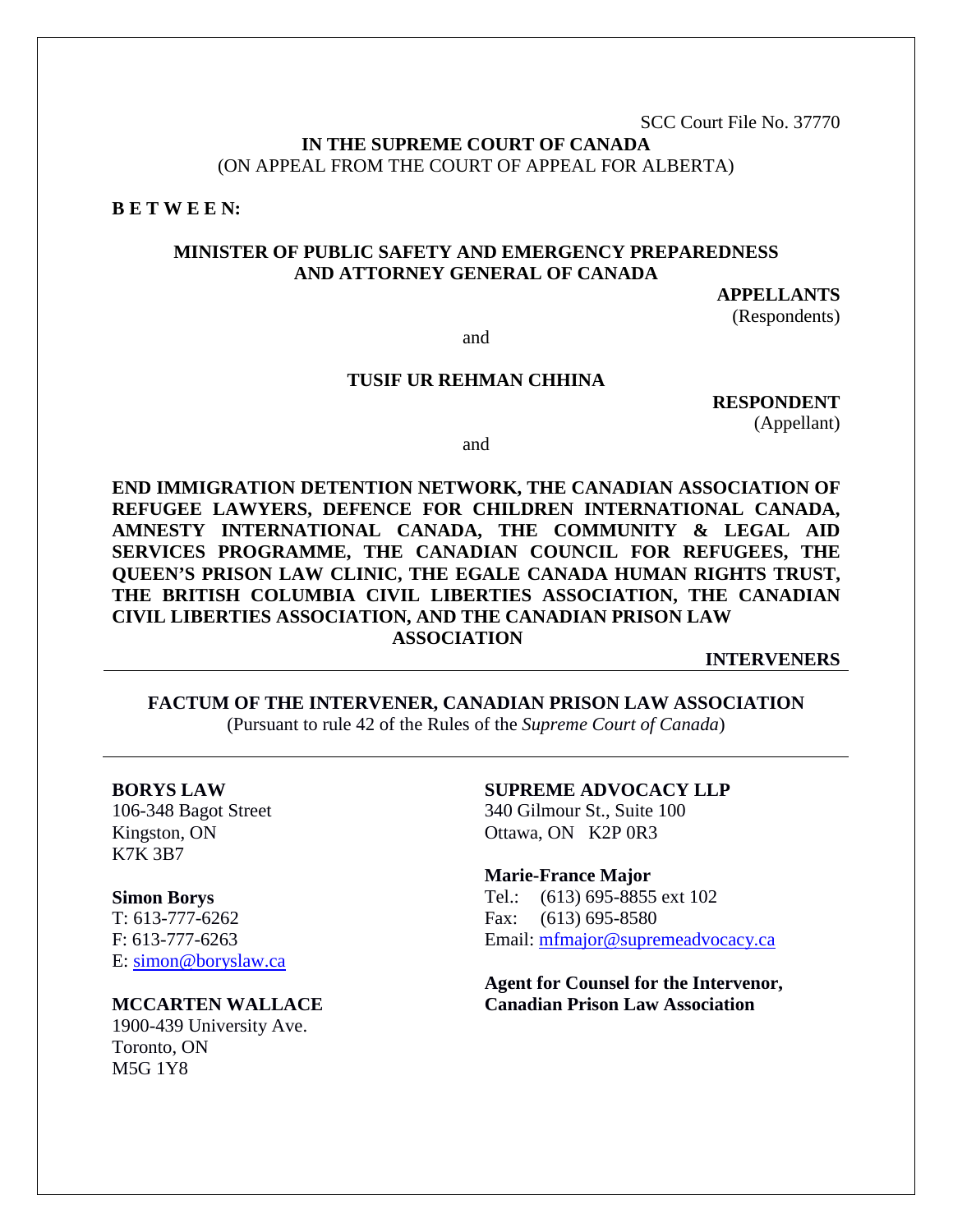#### **Simon Wallace**

T: 416 363.1696 F: 416 363.4089 E: [simon@mccartenwallace.com](mailto:simon@mccartenwallace.com)

### **Counsel for the Intervenor, Canadian Prison Law Association**

## **ATTORNEY GENERAL OF CANADA**

Department of Justice British Columbia Regional Office 900-840 Howe Street Vancouver, British Columbia V6Z 2S9

### **Donaree Nygard**

**Liliane Bantourakis** Tel: 604-666-3049 Fax: 604-775-5942 Email: [donnaree.nygard@justice.gc.ca](mailto:donnaree.nygard@justice.gc.ca) [liliane.bantourakis@justice.gc.ca](mailto:liliane.bantourakis@justice.gc.ca)

**Counsel for the Appellants, Minister of Public Safety & Emergency Preparedness and Attorney General of Canada**

### **NOTA BENE LAW GROUP INC.**

Suite 300, 404 - 6th Avenue S.W. Calgary, Alberta T2P 0R9

### **Barbara Jackman**

**Nico G.J Breed** Tel : (403) 444-6484 Fax : (403) 444-6485 Email: [nico@nblawgroup.ca](mailto:nico@nblawgroup.ca)

**Counsel for the Respondent, Tusif Ur Rehman Chhina**

# **DEPARTMENT OF JUSTICE CANADA**

National Litigation Sector 50 O'Connor Street, Suite 500 Ottawa ON K1A 0H8

### **Christopher Rupar**

Tel: 613-670-6290 Fax: 613-954-1920 Email[:christopher.rupar@justice.gc.ca](mailto:christopher.rupar@justice.gc.ca)

**Ottawa Agent for the Appellants, Minister of Public Safety & Emergency Preparedness and Attorney General of Canada**

# **COMMUNITY LEGAL SERVICES OF OTTAWA-SOUTH OFFICE**

406 - 1355 Bank Street Ottawa, ON K1H 8K7

#### **Jaime Lefebvre**

Tel: (613) 733-0140 Fax: (613) 733-0401 Email [lefebvj@lao.on.ca](mailto:lefebvj@lao.on.ca)

**Agent for the Respondent, Tusif Ur Rehman Chhina**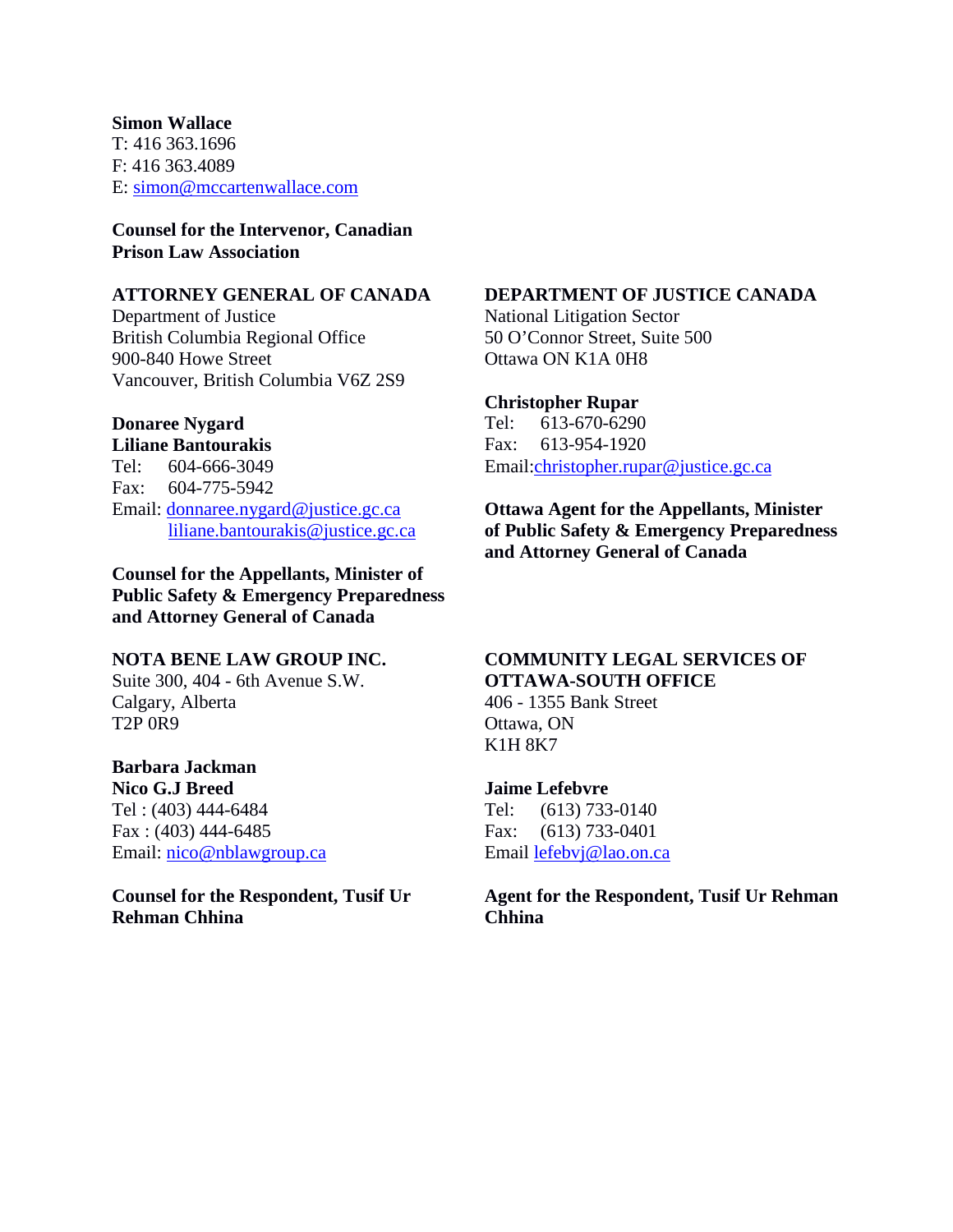#### **SWATHI V. SEKHAR IMMIGRATION AND REFUGEE LAWYER**

1040 Eglinton Avenue West 2nd floor Toronto, Ontario M6C 2C5

# **Swathi Sekhar**

**Maija Martin** Tel: (416) 885-8534 FAX: (416) 352-5830 E-mail: [swathi@sekharlawoffice.com](mailto:swathi@sekharlawoffice.com)

**Counsel for the Intervener, End Immigration Detention Network**

### **JARED WILL & ASSOCIATES**

226 Bathurst Suite 200 Toronto, Ontario M5T 2R9

#### **Jared Will Joshua Blum**

Tel: (416) 657-1472 Fax: (416) 657-1511 E-mail: [jared@jwlaw.ca](mailto:jared@jwlaw.ca)

**Counsel for the Intervener, Canadian Association of Refugee Lawyers**

### **WILSON, CHRISTEN**

137 Church Street Toronto, Ontario M5B 1Y4

# **Jeffery Wilson**

**Farrah Hudani** Tel: (416) 360-5952 Fax: (416) 360-1350 E-mail: [jeffery@wilsonchristen.com](mailto:jeffery@wilsonchristen.com)

### **Counsel for the Intervener, Defence for Children International-Canada**

# **SHANBAUM SEMANYK PROFESSIONAL CORPORATION**

150 Isabella Street, Suite 305 Ottawa, Ontario K1S 1V7

### **Terri H. Semanyk**

Tel: (613) 238-6969 Ext: 2 Fax: (613) 238-9916 E-mail: [tsemanyk@sspclaw.ca](mailto:tsemanyk@sspclaw.ca)

## **Agent for Counsel for the Intervener, End Immigration Detention Network**

# **COMMUNITY LEGAL SERVICES-OTTAWA CARLETON**

1 Nicholas Street, Suite 422 Ottawa, Ontario K1N 7B7

## **Michael Bossin**

Tel: (613) 241-7008 Ext: 224 Fax: (613) 241-8680 E-mail: [bossinm@lao.on.ca](mailto:bossinm@lao.on.ca)

## **Agent for Counsel for the Intervener, Canadian Association of Refugee Lawyers**

### **GOWLING WLG (CANADA) LLP**

2600 - 160 Elgin Street P.O. Box 466, Stn. A Ottawa, Ontario K1P 1C3

### **Matthew Estabrooks**

Tel: (613) 786-8695 Fax: (613) 563-9869 E-mail: [matthew.estabrooks@gowlingwlg.com](mailto:matthew.estabrooks@gowlingwlg.com)

**Agent for Counsel for the Intervener, Defence for Children International-Canada**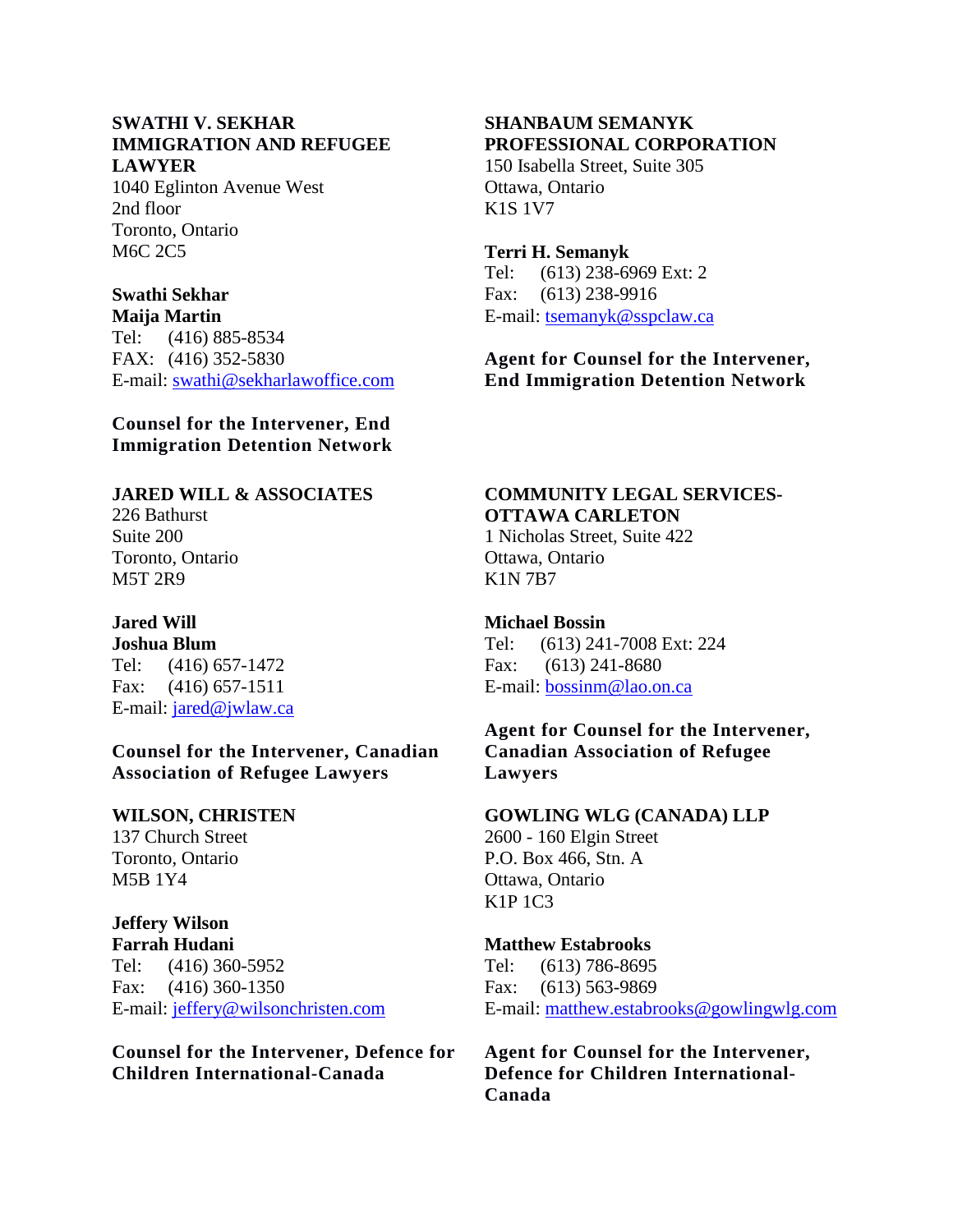#### **COMMUNITY LEGAL SERVICES-OTTAWA CARLETON**

1 Nicholas Street, Suite 422 Ottawa, Ontario K1N 7B7 Tel: (613) 241-7008 Ext: 224 Fax: (613) 241-8680 E-mail: [bossinm@lao.on.ca](mailto:bossinm@lao.on.ca)

### **Counsel for the Intervener, Amnesty International Canada (English Branch)**

### **COMMUNITY & LEGAL AID SERVICES PROGRAMME**

York University, Osgoode Hall Law School Ignat Kaneff Build 4700 Keele Street Toronto, Ontario M3J 1P3

### **Subodh Bharati**

Tel: (416) 736-5029 Fax: (416) 736-5564 E-mail: [sbharati@osgoode.yorku.ca](mailto:sbharati@osgoode.yorku.ca)

### **Counsel for the Intervener, Community & Legal Aid Services Programme**

#### **EDELMANN & COMPANY LAW OFFICES**

905 - 207 West Hastings Street Vancouver, British Columbia V6B 1H7

**Peter H. Edelmann Erica Olmstead Molly Joeck** Tel: (604) 646-4684 Fax: (604) 648-8043 E-mail: [peter@edelmann.ca](mailto:peter@edelmann.ca)

**Counsel for the Intervener, Canadian Council for Refugees**

# **STOCKWOODS LLP**

77 King Street West, Suite 4130

### **SUPREME ADVOCACY LLP**

340 Gilmour St., Suite 100 Ottawa, ON K2P 0R3

#### **Marie-France Major**

Tel.: (613) 695-8855 ext 102 Fax: (613) 695-8580 Email: [mfmajor@supremeadvocacy.ca](mailto:mfmajor@supremeadvocacy.ca)

**Agent for Counsel for the Intervener, Community & Legal Aid Services Programme**

**POWER LAW** 130 Albert Street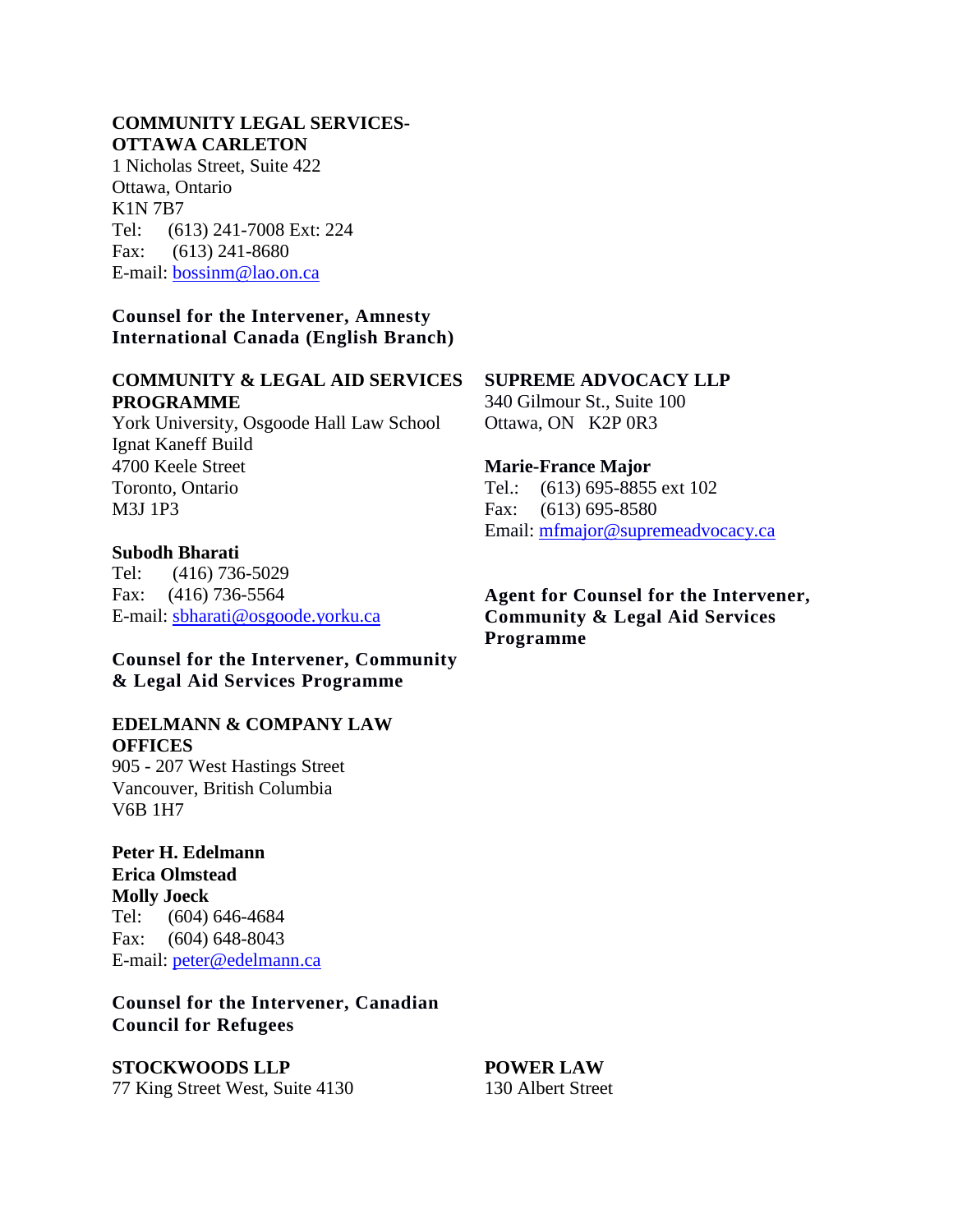Toronto-Dominion Centre Toronto, Ontario M5K 1H1

**Nader R. Hasan** Tel: (416) 593-7200 Fax: (416) 593-9345 E-mail: [naderh@stockwoods.ca](mailto:naderh@stockwoods.ca)

**Counsel for the Intervener, Queen's Prison Law Clinic**

# **BATTISTA SMITH MIGRATION LAW GROUP**

160 Bloor Street East Suite 1000 Toronto, Ontario M5W 1B9

### **Michael Battista**

Tel: (416) 203-2899 Fax: (416) 203-7949 E-mail: [battista@migrationlawgroup.com](mailto:battista@migrationlawgroup.com)

**Counsel for the Intervener, Egale Canada Human Rights Trusts**

### **FRANCES MAHON LAW**

402 West Pender Street Vancouver, British Columbia V6B 1T6

**Frances Mahon**

Tel: (604) 910-8479 Fax: (604) 608-3319 E-mail: [frances@francesmahonlaw.com](mailto:frances@francesmahonlaw.com)

**Counsel for the Intervener, British Columbia Civil Liberties Association**

### **BORDEN LADNER GERVAIS LLP**

22 Adelaide Street West Suite 3400 Toronto, Ontario M5H 4E3

Suite 1103 Ottawa, Ontario K1P 5G4

**Maxine Vincelette** Tel: (613) 702-5561 Fax: (613) 702-5561 E-mail: [mvincelette@powerlaw.ca](mailto:mvincelette@powerlaw.ca) **Agent for Counsel for the Intervener, Queen's Prison Law Clinic**

### **POWER LAW**

1103 - 130 Albert Street Ottawa, Ontario K1P 5G4

**Audrey Mayrand** Tel: (613) 702-5560 Fax: (613) 702-5560 E-mail: [amayrand@juristespower.ca](mailto:amayrand@juristespower.ca)

**Agent for Counsel for the Intervener, Egale Canada Human Rights Trusts**

### **GOLDBLATT PARTNERS LLP**

500-30 Metcalfe St. Ottawa, Ontario K<sub>1</sub>P  $5I_4$ 

#### **Colleen Bauman**

Tel: (613) 482-2463 FAX: (613) 235-3041 E-mail: [cbauman@goldblattpartners.com](mailto:cbauman@goldblattpartners.com)

**Agent for Counsel for the Intervener, British Columbia Civil Liberties Association**

#### **BORDEN LADNER GERVAIS LLP**

World Exchange Plaza 100 Queen Street, suite 1300 Ottawa, Ontario K1P 1J9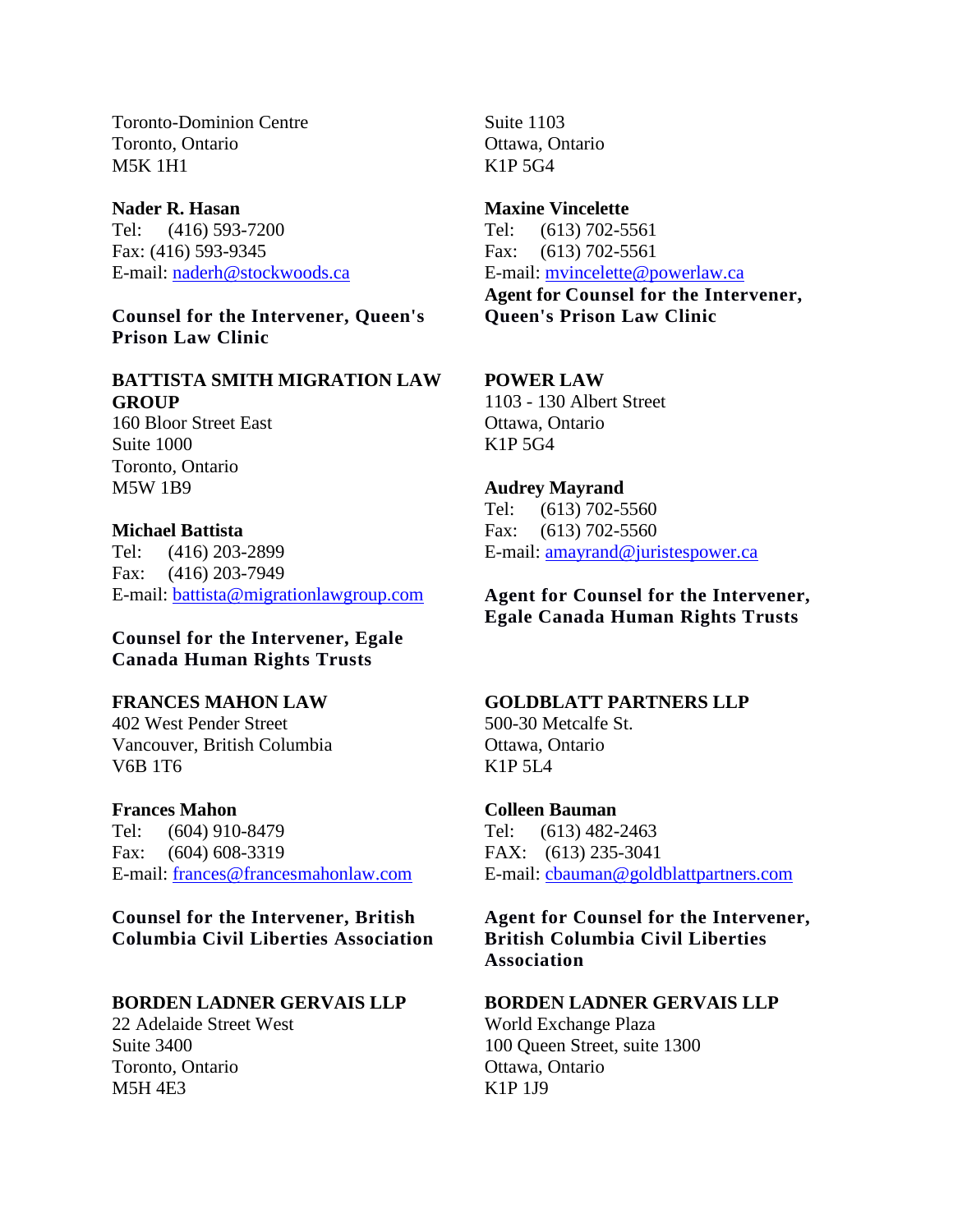### **Ewa Krajewska Pierre N. Gemson**

Tel: (416) 367-6244 Fax: (416) 367-6749 E-mail: ekrajewska@blg.com

# **Counsel for the Intervener, Canadian Civil Liberties Association**

### **Nadia Effendi**

Tel: (613) 237-5160 Fax: (613) 230-8842 E-mail: [neffendi@blg.com](mailto:neffendi@blg.com)

**Agent for Counsel for the Intervener, Canadian Civil Liberties Association**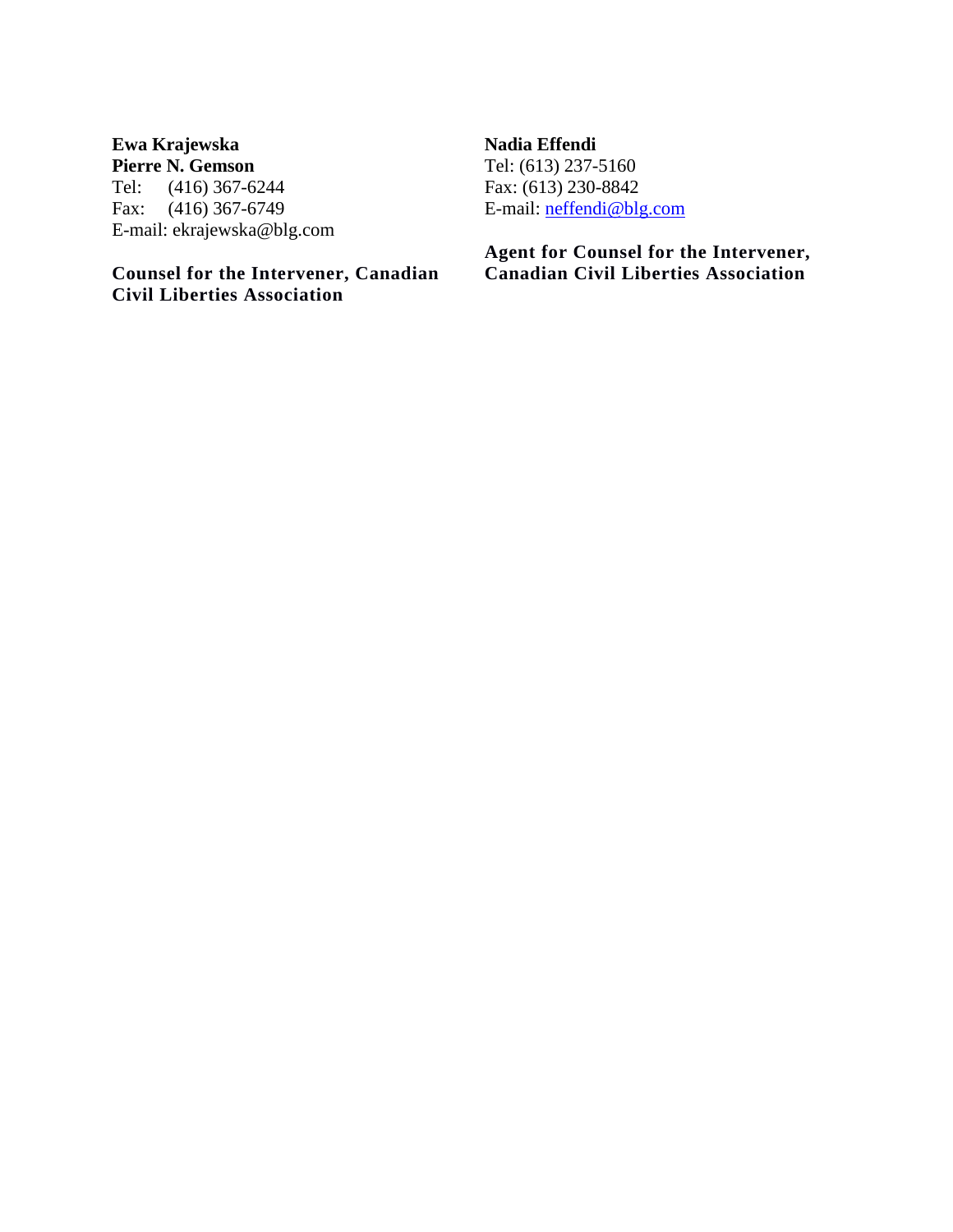# **TABLE OF CONTENTS**

# **PAGE**

| <b>PART I: OVERVIEW</b>                                            |  |
|--------------------------------------------------------------------|--|
| PART II: POSITION ON THE QUESTION IN ISSUE                         |  |
| PART III: ARGUMENT                                                 |  |
| A. General Principles of Habeas Corpus                             |  |
| B. Steps in a Habeas Corpus Application                            |  |
| C. The Three Types of Deprivation of Liberty                       |  |
| D. The Proper Way to Assess Category Three Deprivations of Liberty |  |
| PART IV: SUBMISSIONS CONCERNING COSTS                              |  |
| PART V: ORDER SOUGHT                                               |  |
| PART VI: AUTHORITIES TO BE CITED                                   |  |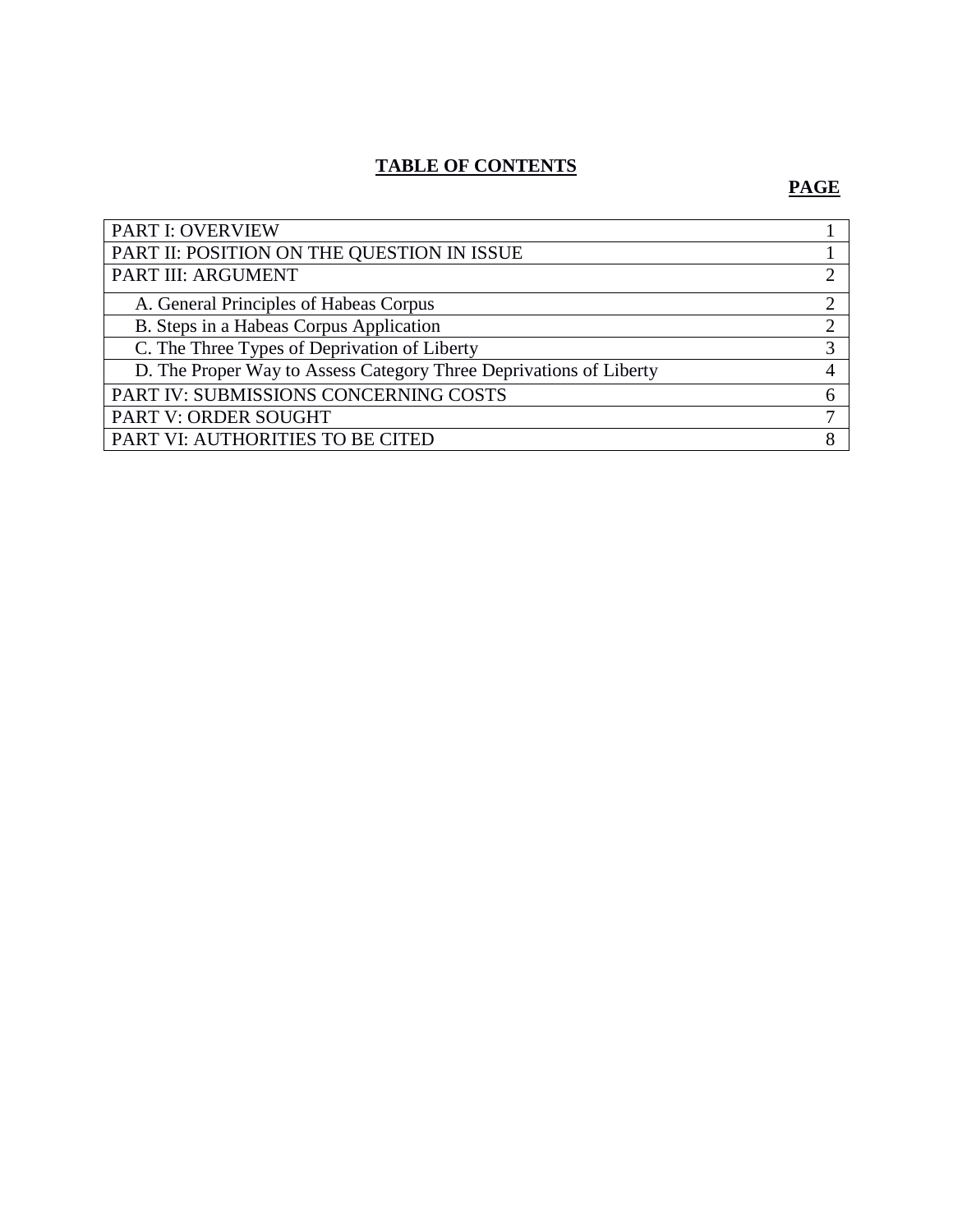#### **PART I: OVERVIEW**

1. The submission of the parties in this case focus on whether the *IRPA* offers a complete, comprehensive, and expert review procedure, which would bar the granting of a writ of habeas corpus; however, the other threshold issue at play in this case is whether Mr. Tusif Ur Rehman Chhina has actually been deprived of his liberty in a manner that would engage habeas corpus. The Canadian Prison Law Association ("CPLA") is intervening with respect to this threshold issue.

2. Before habeas corpus can be granted, there must be a deprivation of liberty. All deprivations of liberty fit into one of the three categories described by this Court in *Dumas v Leclerc Institution of Laval*: (i) an initial deprivation of liberty; (ii) a substantial change in conditions amounting to a further deprivation of liberty; or (iii) the continuation of an initially valid deprivation of liberty that has become unlawful.<sup>[1](#page-7-0)</sup>

3. Mr. Chhina's continuing immigration detention is an example of the third category of *Dumas*: a deprivation of liberty gone bad. The CPLA submissions focus on how to assess whether a continuing deprivation of liberty has become unlawful.

4. This issue arises frequently in lower courts—where it has been plagued by confusion and inconsistency—particularly in cases involving the refusal to transfer inmates in federal correctional facilities to lower security levels, which are the stock and trade of the lawyer members of the CPLA.

5. This case provides an opportunity for the Court to address this important issue, and resolve confusion in the case law, in an area that normally evades appellate review because of the temporary nature of a detainee's form of incarceration.

### **PART II: POSITION ON THE QUESTION IN ISSUE**

6. The CPLA's position is that deprivations of liberty of the third category in *Dumas* are correctly assessed by examining whether the prisoner is being denied something they are legally entitled to, *not*, as some lower courts have held, whether the prisoner is seeking to gain a greater

<span id="page-7-0"></span><sup>1</sup> *Dumas v Leclerc Institution of Laval,* [1986] 2 S.C.R. 469 ("*Dumas*"), at p. 464-465.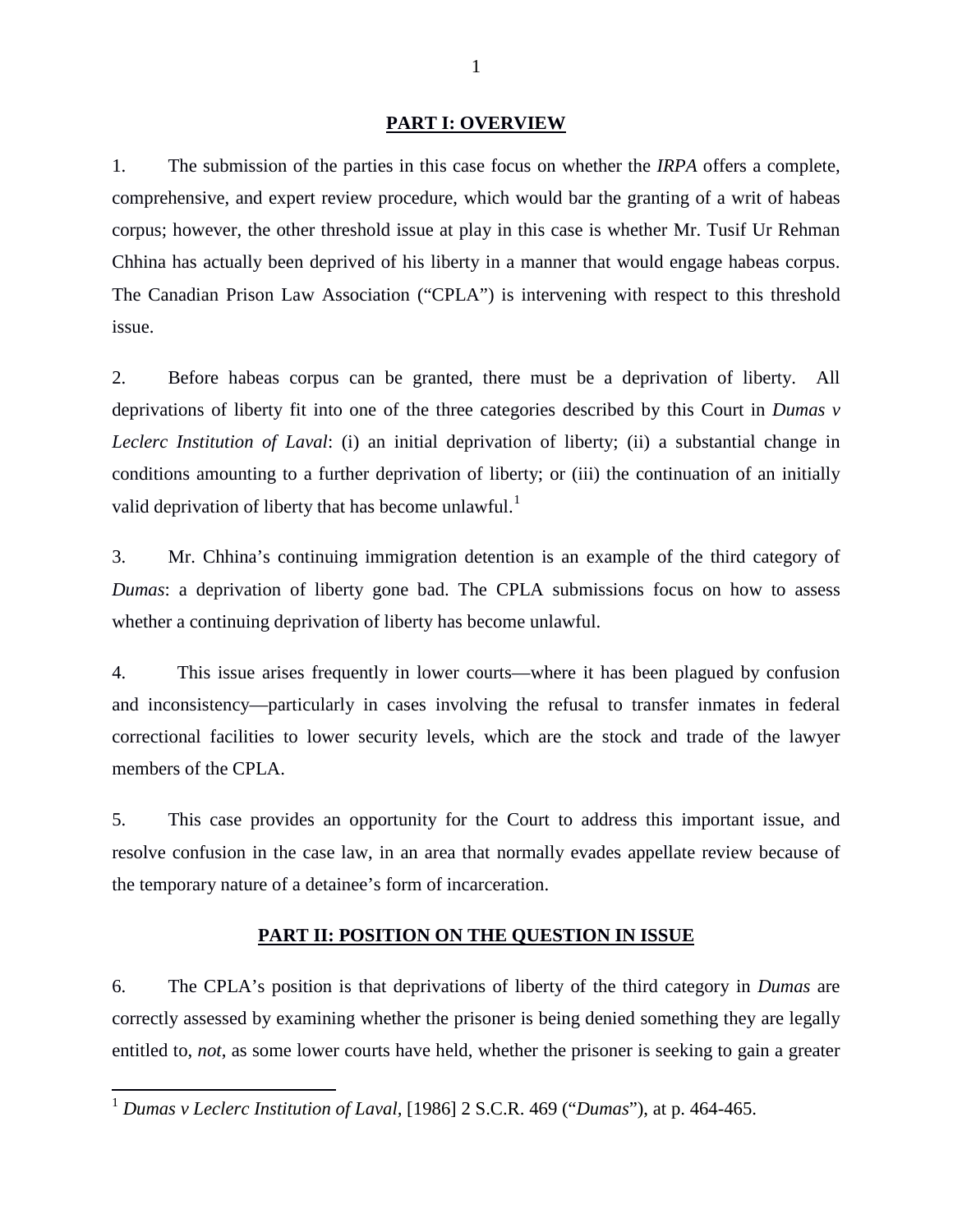level of liberty than they have previously enjoyed.

#### **PART III: ARGUMENT**

### **A. General Principles of Habeas Corpus**

7. As the Court of Appeal in this case confirmed, habeas corpus is not a narrow or formalistic remedy. It is one of the cornerstones of liberty, and is essential in enforcing the protections under sections 7 and 9 of the *Charter*, and should therefore not be precluded lightly. [2](#page-8-0)

8. Habeas corpus is also broad in its application. As the Ontario Court of Appeal stated in its most recent decision on habeas corpus, "the decision in *May* makes clear, habeas corpus potentially applies to any situation where the state restrains the liberty of the subject"<sup>[3](#page-8-1)</sup>

#### **B. Steps in a Habeas Corpus Application**

9. Habeas corpus has often been used, by all levels of court, including this Court, without specific reference to the seminal cases that set out the framework for a habeas corpus application, specifically *Dumas*<sup>[4](#page-8-2)</sup> (three types of deprivation of liberty) and *May*<sup>[5](#page-8-3)</sup>/*Khela*<sup>[6](#page-8-4)</sup> (two-step procedure for habeas corpus—including assessing whether there has been a deprivation of liberty).<sup>[7](#page-8-5)</sup>

10. This Court clearly stated in *May*, [8](#page-8-6) and again in *Khela*, [9](#page-8-7) that the first step of a habeas corpus application is for the Applicant to (a) establish that there has been a deprivation of liberty, and (b) raise a legitimate ground upon which to question the legality of that deprivation. If the Applicant passes this threshold, then the onus shifts to the Respondent to establish the lawfulness

<span id="page-8-0"></span><sup>2</sup> *Chhina v Canada (Public Safety and Emergency Preparedness*, 2017 ABCA 248 ("*Chhina*"), at paras 22-27.

<span id="page-8-2"></span><span id="page-8-1"></span><sup>3</sup> *Wang v Canada*, 2018 ONCA 798 ("*Wang*"), at para 28 [emphasis added]. <sup>4</sup> *Dumas*, [1986] 2 S.C.R. 469. <sup>5</sup> *May v Ferndale Institution*, 2005 SCC 82 ("*May*").

<span id="page-8-5"></span><span id="page-8-4"></span><span id="page-8-3"></span><sup>6</sup> *Mission Institution v Khela*, 2014 SCC 24 ("*Khela*"). <sup>7</sup> See e.g. *Khadr v Edmonton Institution*, 2014 ABCA 225, aff'd 2015 SCC 26; *Canada (Attorney General) v Whaling*, 2014 SCC 20; *Liang v Canada (Attorney General)*, 2014 BCCA 190; *Canada (Attorney General) v Lewis*, 2015 ONCA 379; *Chaudhary v Canada (Minister of Public Safety & Emergency Preparedness)*, 2015 ONCA 700; *Parent v Guimond*, 2016 QCCA 159.

<span id="page-8-6"></span><sup>8</sup> *May*, 2005 SCC 82, at para 71.

<span id="page-8-7"></span><sup>9</sup> *Khela*, 2014 SCC 24, at para 86.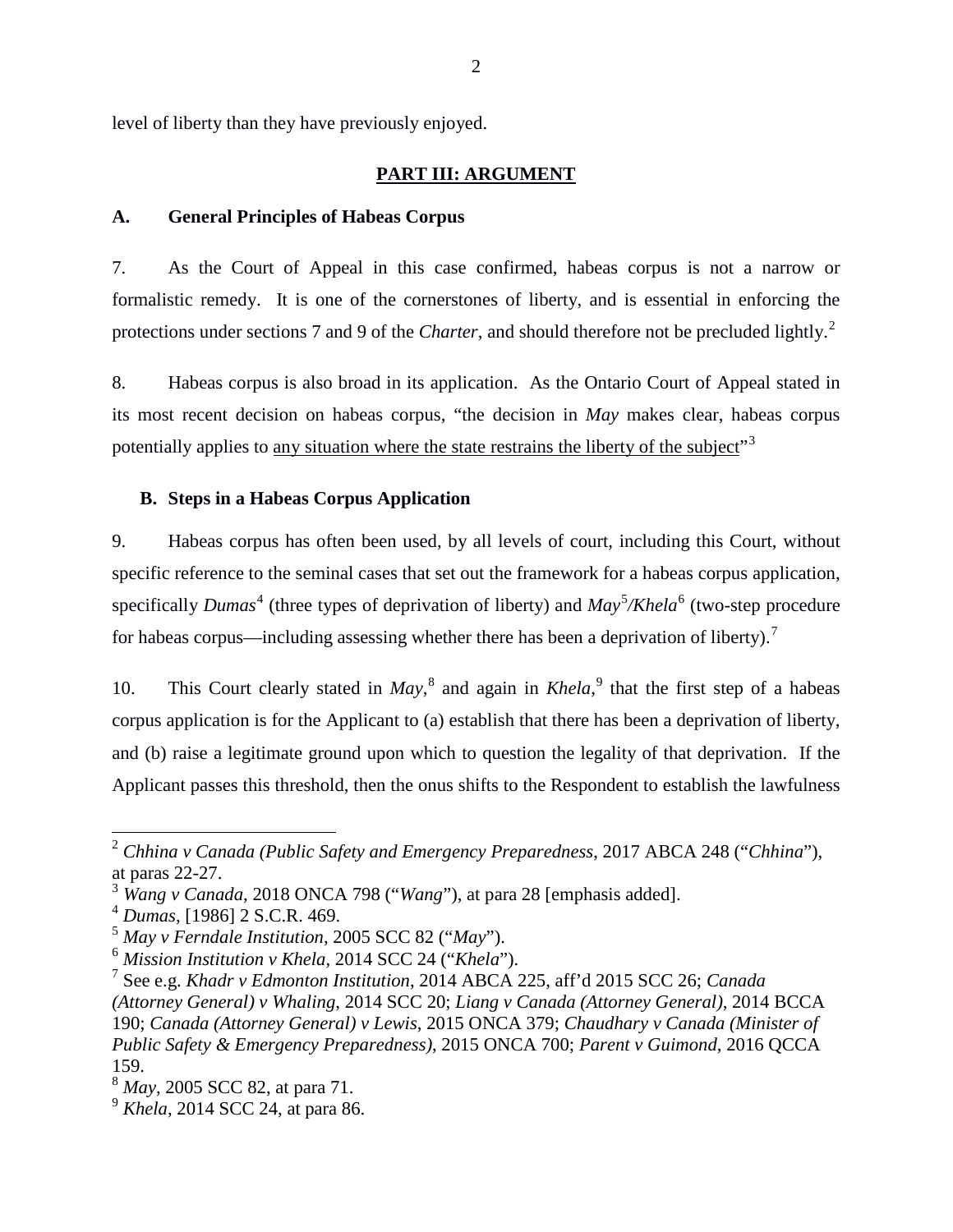of that deprivation of liberty.<sup>[10](#page-9-0)</sup>

11. As indicated by the Ontario Court of Appeal twice in the past two months, the first stage of a habeas corpus application (establishing a deprivation of liberty) is a <u>low</u> threshold.<sup>[11](#page-9-1)</sup>

12. Regardless of whether *Dumas* and *May*/*Khela* are specifically cited, a deprivation of liberty is always a threshold for seeking habeas corpus, and this issue was, therefore, before the lower courts in this case—it was just dealt with implicitly by the parties. Notably, the Department of Justice did not attempt to argue that the court did not have jurisdiction in this case just because the Applicant was seeking to gain a greater level of liberty than he had previously enjoyed (namely, bail).

### **C. The Three Types of Deprivation of Liberty**

13. Habeas corpus only applies where there has been a deprivation of liberty. A deprivation of liberty can take three forms:

(i) an initial deprivation of liberty;

(ii) a substantial change in conditions amounting to a further deprivation of liberty; or

(iii) a continuation of the deprivation of liberty.<sup>[12](#page-9-2)</sup>

14. The most common category is the second (a substantial change in conditions). This category is applied most often to situations where a prisoner is transferred to a higher security level, or from general population to segregation, and thus loses some of the residual liberty they enjoyed in the less restrictive setting. With this category, the deprivation of liberty is easy to conceptualize: it is the loss of something the prisoner once had—specifically loss of the freedom they enjoyed in the less restrictive setting. This was the factual situation in both *May* and *Khela*.

15. However, nothing in *May* or *Khela* suggests that the loss of something a prisoner once had is the only way to conceptualize a deprivation of liberty. This is important when looking at

<span id="page-9-0"></span> $10$  The Appellants acknowledge this framework at para 76 of their factum, and do not appear to take issue with it.

<span id="page-9-1"></span><sup>&</sup>lt;sup>11</sup> *Toure v Canada (Public Safety & Emergency Preparedness,* 2018 ONCA 681 ("*Toure*"), at para 51; *Wang,* 2018 ONCA 798, at para 25.

<span id="page-9-2"></span><sup>12</sup> *Dumas*, [1986] 2 S.C.R. 469, at p, 464.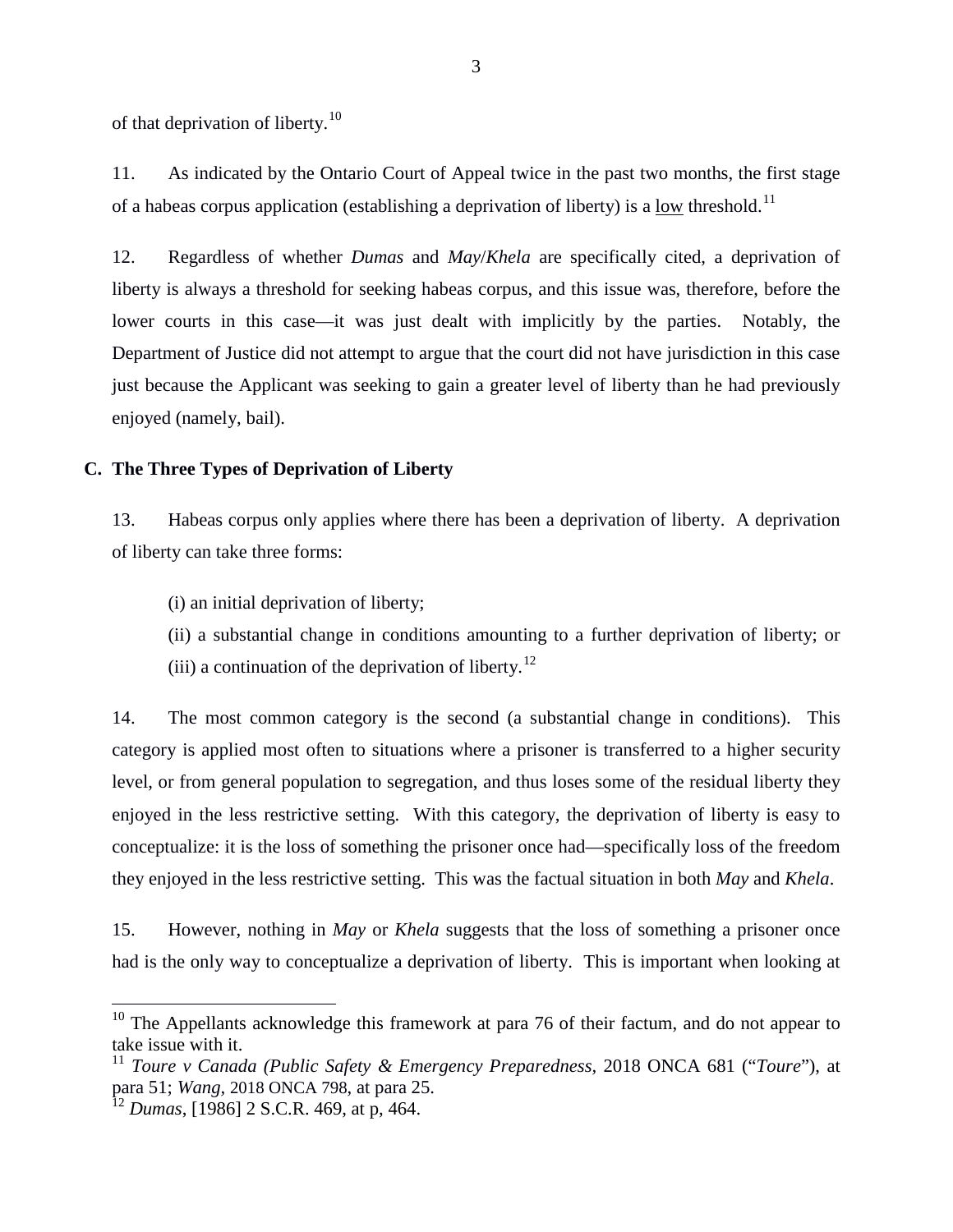habeas corpus situations in the first or third categories of *Dumas*.

16. As stated recently by Ontario Court of Appeal in *Wang*, "the most common use [of habeas corpus] should neither eclipse nor exclude other possible uses." The Court of Appeal also stated that habeas corpus is intended to be a broad remedy that applies to any restraint on a person's liberty, and "[w]here the state acts to restrict the liberty of the individual, then the individual must have the right to seek a review of the legitimacy of those restrictions."<sup>13</sup>

17. The broad language throughout the judgement in *Wang* supports the proposition that habeas corpus should not be restricted to situations where the prisoner lost something they once had—*Wang* states clearly that habeas corpus applies to *any* restraint on a person's liberty<sup>[14](#page-10-1)</sup>

18. The idea that a deprivation of liberty is not limited to situations where a prisoner has lost some liberty they once had is consistent with the purpose of habeas corpus, which protects against capricious, arbitrary, and erroneous detention. The law promises that the courts will not permit unlawful detentions.

19. This is important when we return to examining situations such as Mr. Chhina's (category three), where the prisoner has not lost something he once had, but, rather, is attempting to gain a greater level of liberty than they had previously enjoyed (for Mr. Chhina, bail).

### **D. The Proper Way to Assess Category Three Deprivations of Liberty**

20. The two-step framework from *May* and *Khela*—which asks whether there has been a deprivation of liberty, as a threshold issue—is appropriate for all three of the *Dumas* categories. In each category, however, the issue of the deprivation of liberty needs to be assessed differently.

21. A category three case, which involves the continuation of a deprivation of liberty that has become unlawful, cannot, by definition, be about losing something the prisoner once had. That is the way to assess a deprivation of liberty in the second category.

22. This may seem obvious, however, there are numerous third category habeas corpus cases where courts have addressed the deprivation of liberty issue was assessed as though it were a

<span id="page-10-0"></span><sup>13</sup> *Wang*, 2018 ONCA 798, at paras 11, 14, 22, 23.

<span id="page-10-1"></span><sup>14</sup> *Wang*, 2018 ONCA 798, at para 14.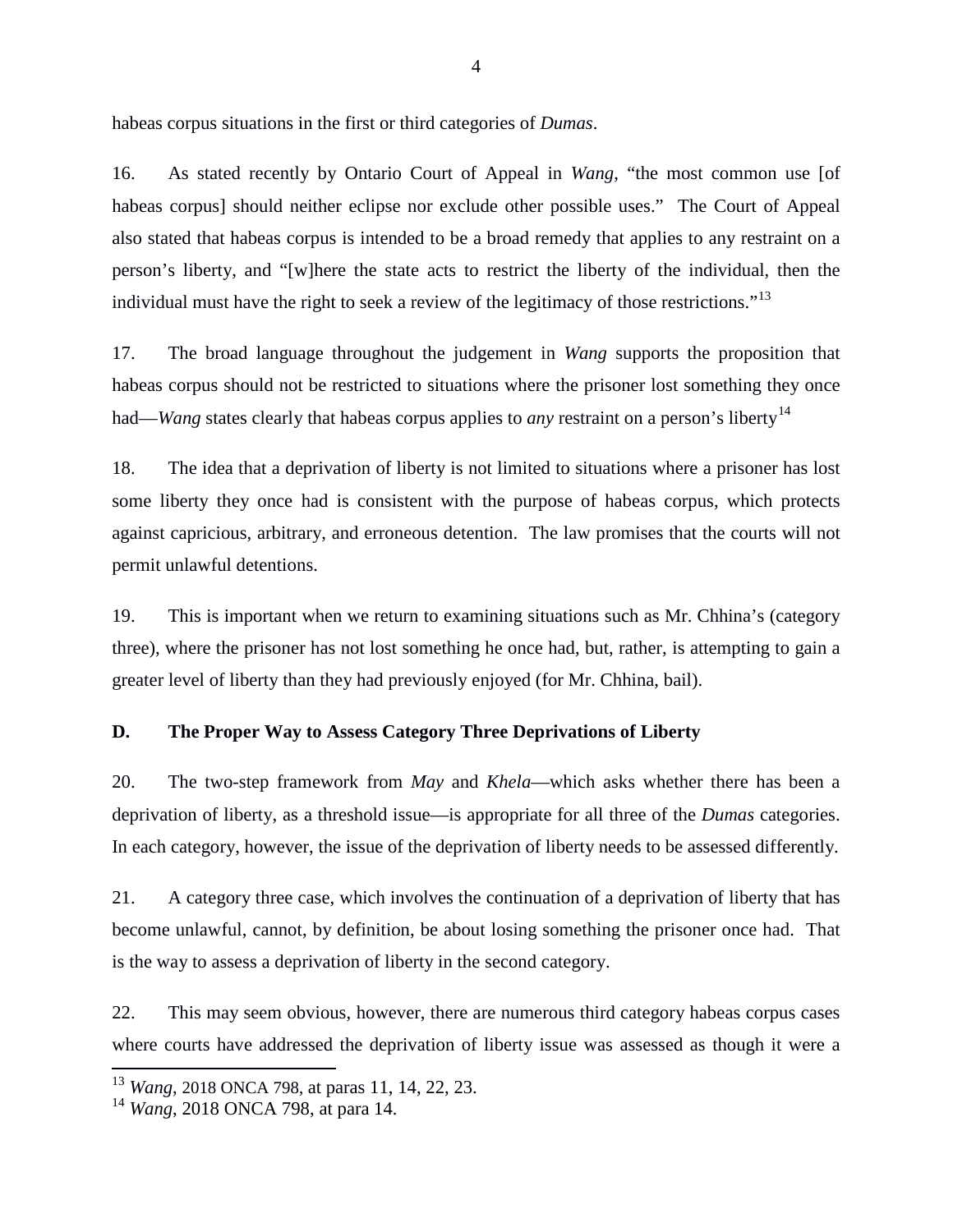second category. In these cases, prisoners who were claiming that their continuing deprivation of liberty had become unlawful were denied access to habeas corpus review on the basis that they were seeking a greater level of liberty than they had previously enjoyed.<sup>[15](#page-11-0)</sup> This obviously conflates the second category with the third.

23. The CPLA submits that the proper way to address a third category deprivation of liberty, such as Mr. Chhina's, is to look at whether the Applicant is being denied a state of liberty they are legally entitled to. This necessarily involves a superficial assessment of the merits of the Applicant's claim about their legal entitlement, in order to assess whether they have raised a legitimate ground upon which to question the legality of the deprivation of their liberty.

24. This is akin to establishing a prima facie case. The judge need not do a full assessment of the reasonableness of the ultimate decision (that is reserved for the second stage of the habeas corpus procedure, with the onus on the Respondent); however, the judge cannot dispense with the Applicant's claim at the first stage on the basis that a deprivation of liberty has not been established, simply because the judge refuses to do any assessment of whether the Applicant has a legal claim to a greater liberty than they currently enjoy.

25. In this case, the Alberta Court of Appeal stated:

Where, as here, an applicant claims that the decision to detain him is the continuation of a lengthy detention of uncertain duration, so that his detention has become unlawful as in violation of ss 7 and 9 of the *[Charter](https://www.canlii.org/en/ca/laws/stat/schedule-b-to-the-canada-act-1982-uk-1982-c-11/latest/schedule-b-to-the-canada-act-1982-uk-1982-c-11.html)*, he is entitled to bring an application for *habeas corpus* under s 10 of the *[Charter](https://www.canlii.org/en/ca/laws/stat/schedule-b-to-the-canada-act-1982-uk-1982-c-11/latest/schedule-b-to-the-canada-act-1982-uk-1982-c-11.html)*. On the hearing of the application, the applicant must show that reasonable grounds exist for his complaint that the detention is exceptionally lengthy and uncertain. The onus will then shift to the respondent Minister to establish that the continuing detention is, nevertheless, justified for immigration purposes and therefore lawful. $^{16}$  $^{16}$  $^{16}$ 

26. This is consistent with the approach the CPLA is advocating, if you consider, as the

<span id="page-11-0"></span><sup>15</sup> *Pallagi v Canada (Attorney General)*, 2011 QCCS 2423, at paras 7-9; *Mapara v Ferndale Institution (Warden)*, 2012 BCCA 127, at paras 13-16; *Moldovan v. Canada (Attorney General)*, 2012 ONSC 2682 Intervener Canadian Prison Law Association's Book of Authorities ("CPLA BOA"), Tab 2, at paras 28-29; *Robinson v Canada (Attorney General)*, 2013 ONSC 7992, at para 13; *Wood v Canada (Atlantic Institution)*, 2014 NBQB 135, at para 35; *Canada (Attorney General) v White*, 2015 ONSC 6994, at para 21; *Lao v Canada (Attorney General)*, 2016 ONSC 1273, CPLA BOA, Tab 1**,** at paras 3-11.

<span id="page-11-1"></span><sup>16</sup> *Chhina*, 2017 ABCA 248, at para 68.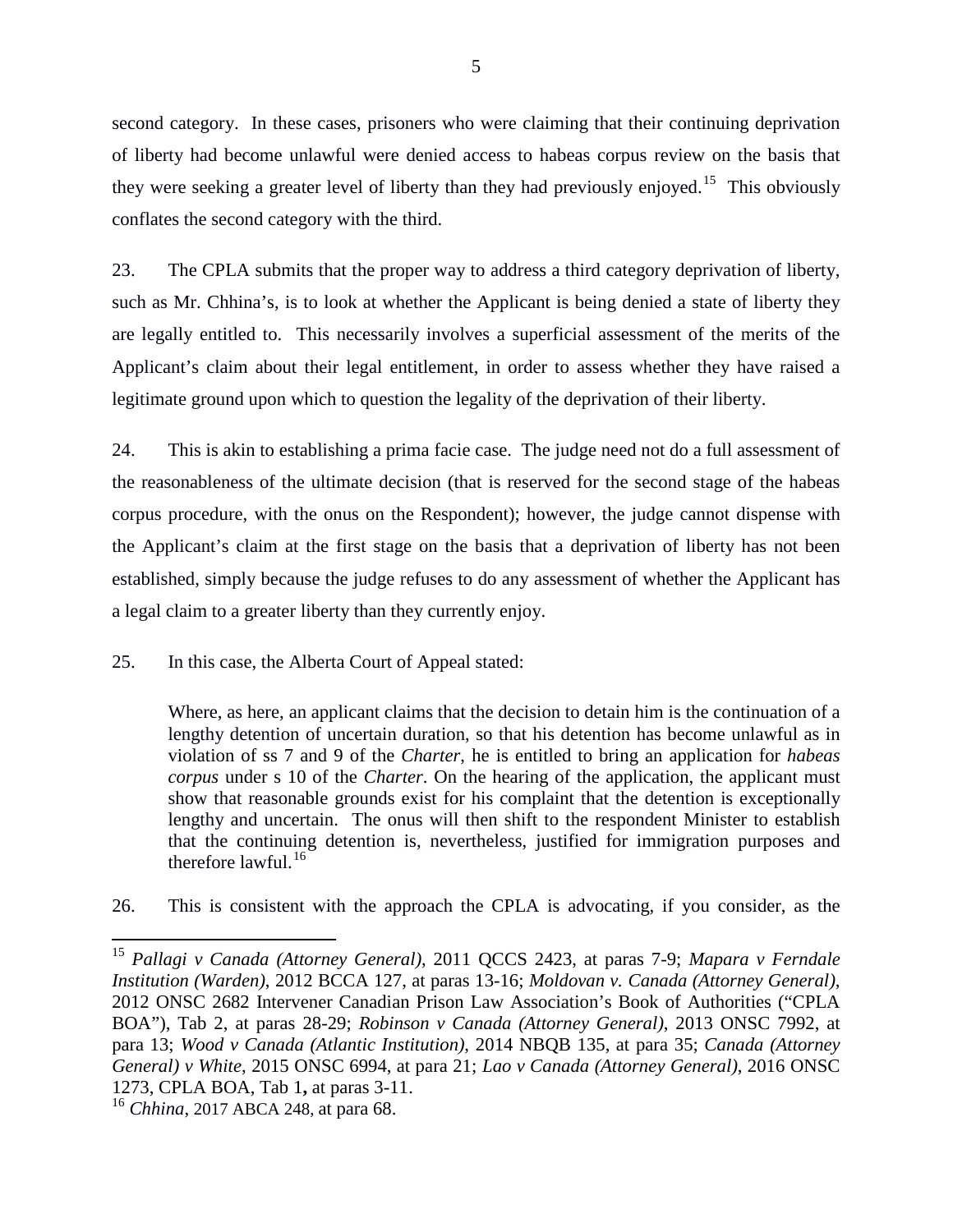Alberta Court of Appeal clearly did, that Mr. Chhina's legal entitlement was to be free from arbitrary detention. Infringements of *Charter* rights are one way to establish a legal entitlement within the third category of *Dumas*, but not the only way. A prisoner could also rely on statute, case law, or policy directives, for example.

27. It would not make sense to claim that Mr. Chhina's habeas corpus application should be dismissed simply because he was asking for a greater level of liberty than he had previously enjoyed (namely, bail). Indeed, the parties have not argued that at any level in this case—they have accepted that liberty is engaged on these facts.

28. However, this erroneous argument continues to be raised in third category cases and, where it is accepted, it causes confusion and conflict in the case law. For example, this argument was advanced by the Department of Justice in the Superior Court in *Wang*. The application judge stated, "I agree with the AG that the applicants are now seeking to have less restrictive terms substituted for the ones to which they are currently subjected. There has been no deprivation of liberty."<sup>[17](#page-12-0)</sup> But nowhere in that case did the Ontario Court of Appeal acknowledge that this was a legitimate basis upon which to decide that there had been no deprivation of liberty. In fact, the court was critical of the application judge for unduly restricting the scope of habeas corpus and found that it *did* apply.

29. This issue is a narrow point of law. It needs to be settled, and can be, in this case, without the need for fulsome argument by the opposing parties, because the CPLA's position is not a departure from established law; it is simply a clarification.

30. What is needed is for the Court to simply affirm that the two-step framework set out in *May* and *Khela* applies to all three of the categories in *Dumas*, but the issue of the deprivation of liberty needs to be assessed differently for each of the three categories. For the third category, a deprivation of liberty is established where the applicant is denied a state of liberty they are legally entitled to, which requires the judge, at the first stage of habeas corpus procedure, to examine whether the Applicant has made out a prima facie case.

### **PART IV: SUBMISSIONS CONCERNING COSTS**

<span id="page-12-0"></span><sup>17</sup> *Wang*, 2017 ONSC 2841, at para 55.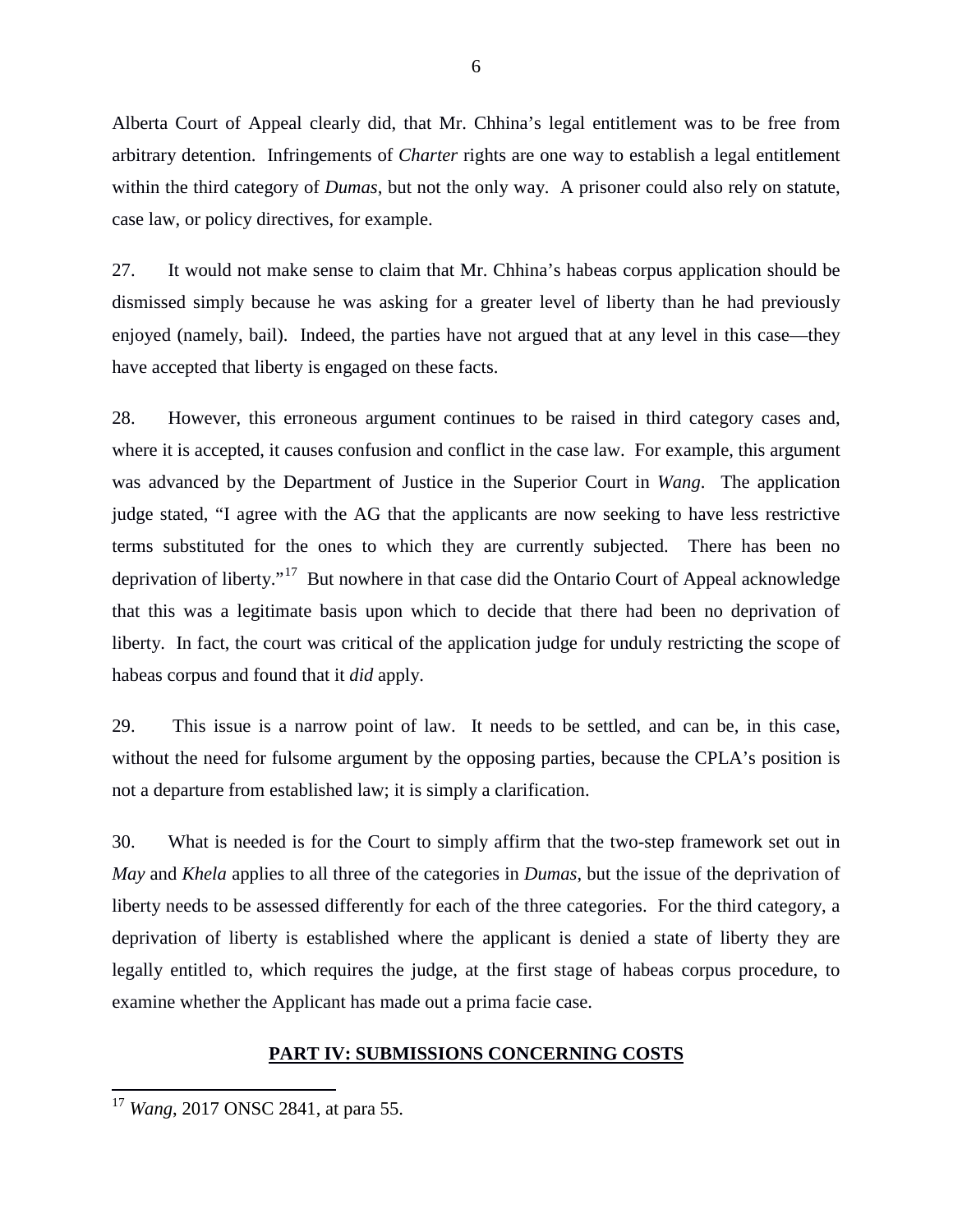31. The Prison Law Association does not seek costs and asks that none be ordered against it.

# **PART V: ORDER SOUGHT**

32. The Prison Law Association has been granted leave to intervene and present oral submissions not exceeding five minutes. No other order is requested.

# **ALL OF WHICH IS RESPECTFULLY SUBMITTED**

DATED at Kingston, Ontario, October 20, 2018.

Jam B

**Simon Borys Simon Wallace**

\_\_\_\_\_\_\_\_\_\_\_\_\_\_\_\_\_\_\_\_\_\_\_\_\_\_

Counsel for the Intervener, Canadian Prison Law Association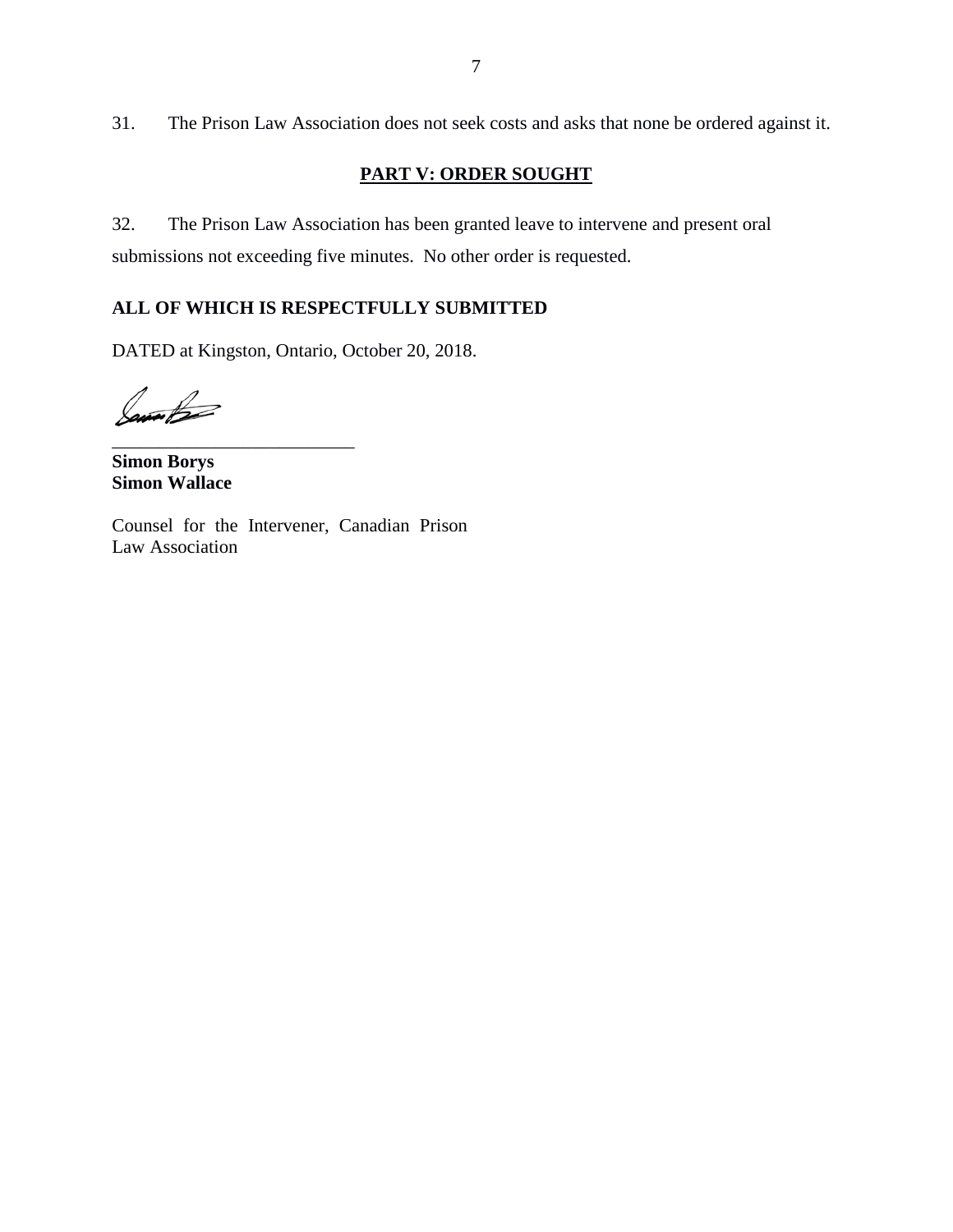# **PART VI: TABLE OF AUTHORITIES**

**Case law**

| Case                                                                                      | <b>Paragraph Numbers</b> |
|-------------------------------------------------------------------------------------------|--------------------------|
| Bowden Institution v Khadr, 2015 SCC 26                                                   | 12 (footnote)            |
| Canada (Attorney General) v Lewis, 2015 ONCA 379                                          | 12 (footnote)            |
| Canada (Attorney General) v Whaling, 2014 SCC 20                                          | 12 (footnote)            |
| Canada (Attorney General) v White, 2015 ONSC 6994                                         | 25 (footnote)            |
| Chaudhary v Canada (Minister of Public Safety & Emergency<br>Preparedness), 2015 ONCA 700 | 12 (footnote)            |
| Chhina v Canada (Public Safety and Emergency Preparedness), 2017<br><b>ABCA 248</b>       | 10, 28                   |
| Dumas v Leclerc Institution of Laval. [1986] 2 S.C.R. 469                                 | 4, 5, 16                 |
| Khadr v Edmonton Institution, 2014 ABCA 225                                               | 12 (footnote)            |
| Lao v Canada (Attorney General), 2016 ONSC 1273                                           | 25 (footnote)            |
| Liang v Canada (Attorney General), 2014 BCCA 190                                          | 12 (footnote)            |
| Mapara v Ferndale Institution (Warden), 2012 BCCA 127                                     | 25 (footnote)            |
| May v Ferndale Institution, 2005 SCC 82                                                   | 12, 13                   |
| Mission Institution v Khela, 2014 SCC 24                                                  | 12, 13                   |
| Moldovan v. Canada (Attorney General), 2012 ONSC 2682                                     | 25 (footnote)            |
| Pallagi v Canada (Attorney General), 2011 QCCS 2423                                       | 25 (footnote)            |
| Parent v Guimond, 2016 QCCA 159                                                           | 12 (footnote)            |
| Robinson v Canada (Attorney General), 2013 ONSC 7992                                      | 25 (footnote)            |
| Toure v Canada (Public Safety & Emergency Preparedness), 2018<br><b>ONCA 681</b>          | 14                       |
| Wang v Canada, 2017 ONSC 2841                                                             | 30                       |